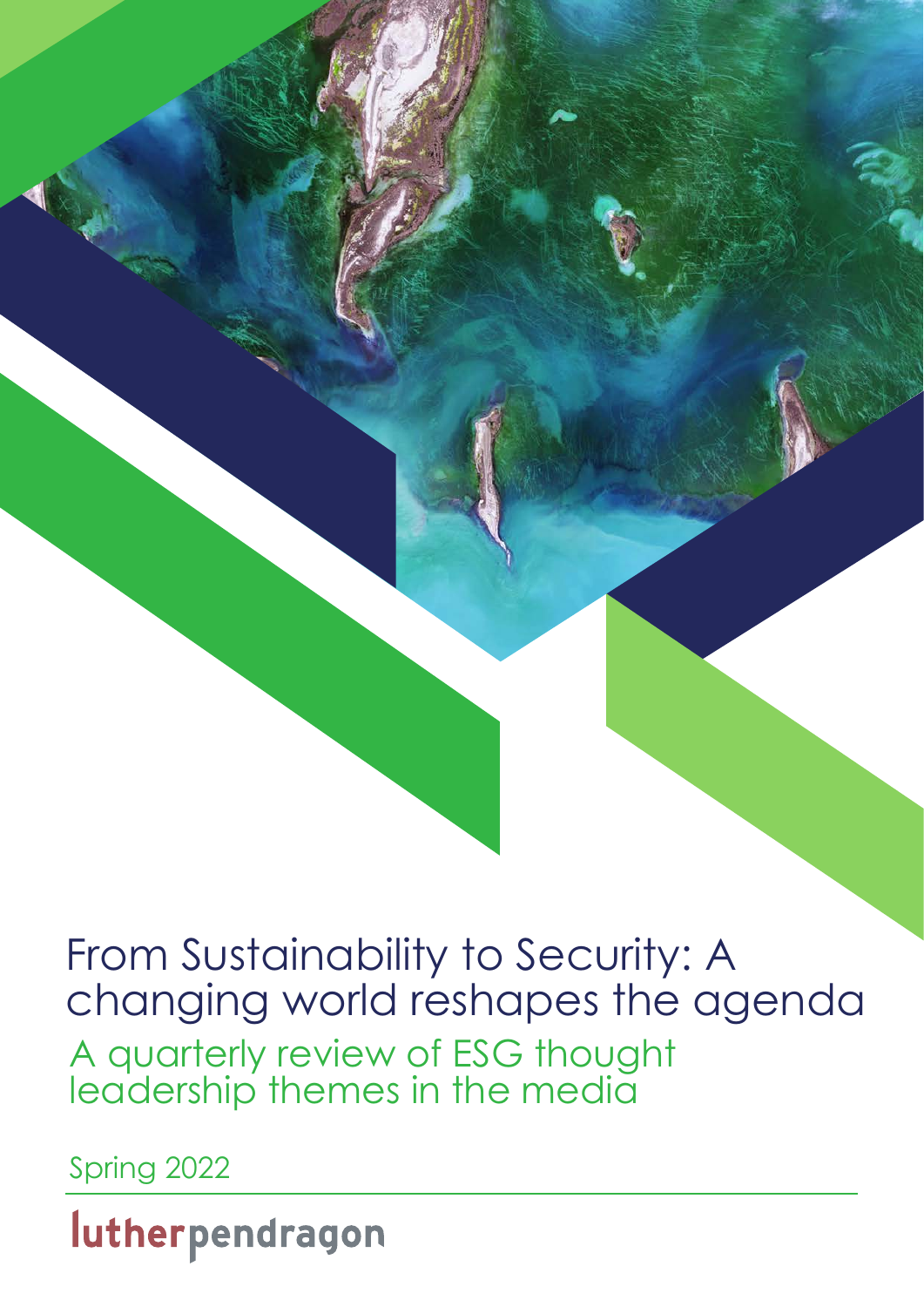# Executive Summary

Luther Pendragon's AI powered review of Environmental, Social and Governance (ESG) thought leadership coverage in the media reveals that the environmental topics being covered have significantly altered. War in Ukraine, the subsequent sanctions against Russia and the impact on global energy markets have shifted the focus of thought leadership material published in the UK media.

Russia's invasion of Ukraine in February is reframing the energy debate. Long-term climate issues have been nudged off the agenda in favour of more immediate conversations around energy security and energy transition. With this, the focus has shifted from global environmental concerns to those falling closer to home.

In the same quarter thought leadership coverage on social issues was partially driven by the build-up to 'set-piece' landmarks such as International Women's Day. These events spurred an increase in the volume of social ESG themed thought leadership in the media and in particular topics focused on gender equality. Governance thought leadership coverage, though still only generating low levels of coverage, was determined by more spontaneously occurring news events such as the P&O Ferries scandal in March which saw the sacking of nearly 800 workers.

# An evolving landscape

Environmental thought leadership once again attracted the highest levels of media coverage in Q1 of this year. Environmental focussed insights generated 1651 stories, compared to 340 and 63 for social and governance respectively.

Although environmental coverage declined quarter on quarter, as green issues took a back seat to geopolitics, the change is surprisingly marginal. Despite, or in some respects because, of what Prime Minister Boris Johnson described as "Europe's biggest war since 1945", ESG issues remain high on the agenda.

The drop in environmental coverage in Q1 of 2022, compared to the second half of 2021, is also small when we consider that the first three months of the year were 'COP-free', with neither the build-up nor the event itself a factor in the timing for published thought leadership insight.

Conversely, social and governance coverage remained more consistent across the quarters. Topics within those subject areas were distributed in line with key events such as the disclosure of top CEOs' pay-packets, as well as organisations' desire to showcase their EDI insights in the build-up to International Women's Day in March.



# Homing signal

With the energy price cap lifting, fuel costs surging, and BEIS publishing its energy plan in an effort to tackle the crisis, media attention in Q2 will likely continue to turn from environmental issues abroad, to those closer to home. Organisations looking to gain audience attention for their insights on environmental topics have the opportunity to develop those insights according to the prevailing news agenda.

Our previous report, Green Giants, identified opportunities for social and governance thought leadership which can provide fertile ground for media and public attention. A number of these remain relatively unexplored and, for the right organisation, can provide a rich platform on which to build their reputation as a thought leader.

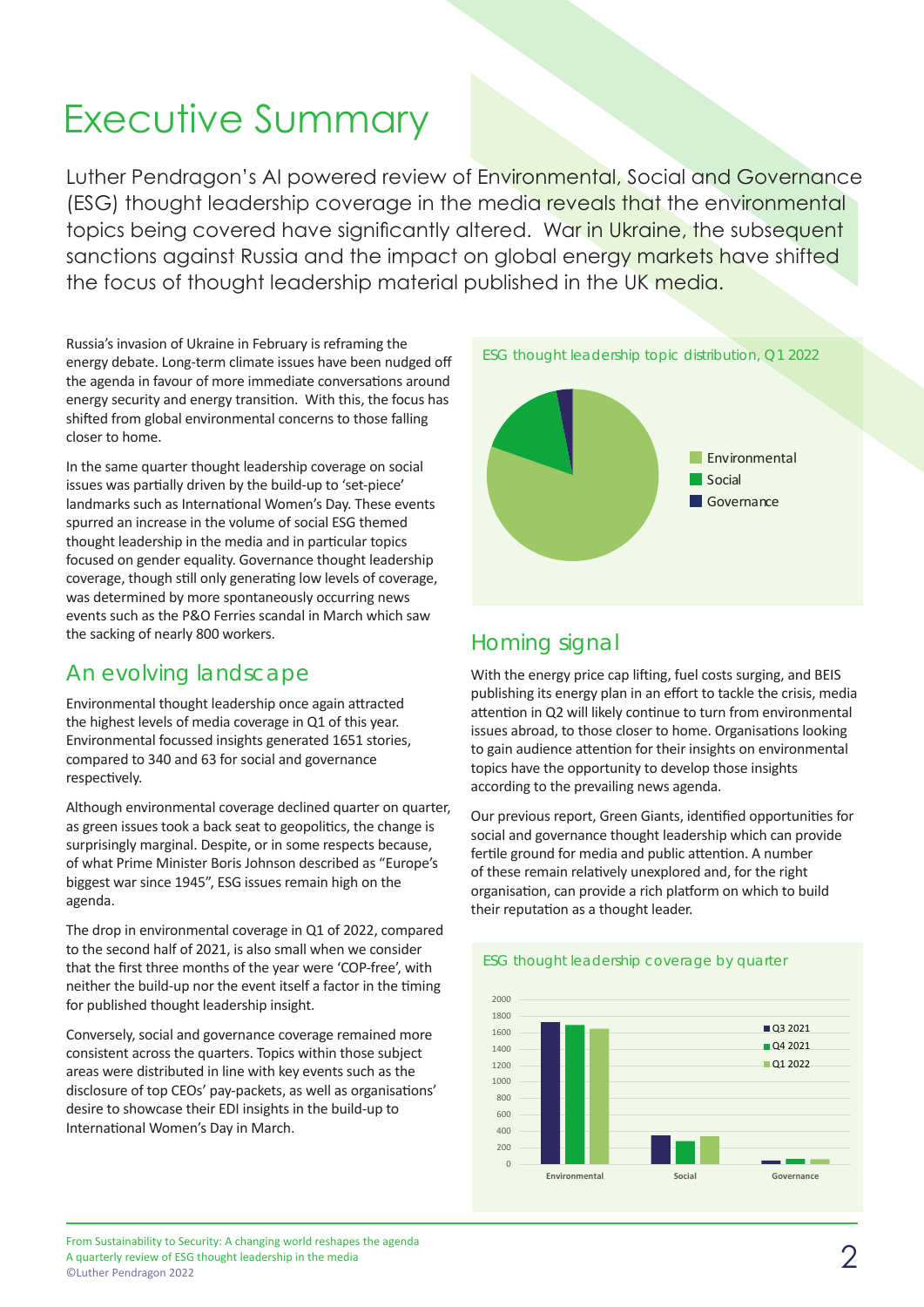# **Environment**

Media coverage of environmental thought leadership has declined in the first quarter of 2022. This change reflects a wider deprioritisation of certain environmental issues against the backdrop of war in Ukraine and period in which the world has not been concentrating on pre, during or post COP debate.



Last year, environmental thought leadership generated an average of 1713 national media stories across the third and forth quarters. In the first quarter of 2022, this dropped by just 4% to 1651.

However, a closer look at the quarter shows that there was a pronounced drop-off in environmental thought leadership coverage after late February – when Russia invaded Ukraine. This reflects the media's focus on the immediate Ukraine conflict and inevitably a reduction on some of the environmental topics such as climate change.



### Geopolitics and the planet

Although overall coverage of environmental thought leadership declined, coverage of certain related topics increased and in particular where the conflict had a bearing on energy and the environment.

The number of stories covering thought leadership on 'renewable energy' rose by more than half, with 47 in each of Q3 and Q4 last year, but 74 in Q1 of this year. This is primarily because the war in Ukraine has prompted conversations about European reliance on Russian oil and gas, increasing calls for a renewable transition and drawing relevant insights into the debate.



Conversely, coverage for thought leadership on 'carbon emissions' and 'climate change' has declined. These topics, arguably more long term focused, were covered in nearly 30% fewer stories in Q1 2022 compared to Q3 of 2021. Similarly, coverage of thought leadership on 'climate change' dropped by almost 10% between Q4, 2021 and Q1, 2022. That term also featured in 867 stories in Q3 of last year, compared to 820 in Q1 of this year.

The data shows a rise in coverage of thought leadership on 'renewable energy', and a decline of that on 'climate change' and 'carbon emissions'. Ukraine has therefore shifted some attention from the climate change and carbon reduction environmental aspects of the debate and increased focus on the energy transition debate as it relates to geopolitical.

# Get ahead of the curve: opportunities going forward

With further developments on oil and gas sanctions, rising fuel costs, 'Just Stop Oil' protests, and the government's energy strategy now published, will this picture continue into Q2? Events have evolved the energy debate considerably and quickly. There is much to analyse, and significant room to form and share new insights.

From Sustainability to Security: A changing world reshapes the agenda<br>  $\mathcal{A}$  quarterly review of ESG thought leadership in the media A quarterly review of ESG thought leadership in the media ©Luther Pendragon 2022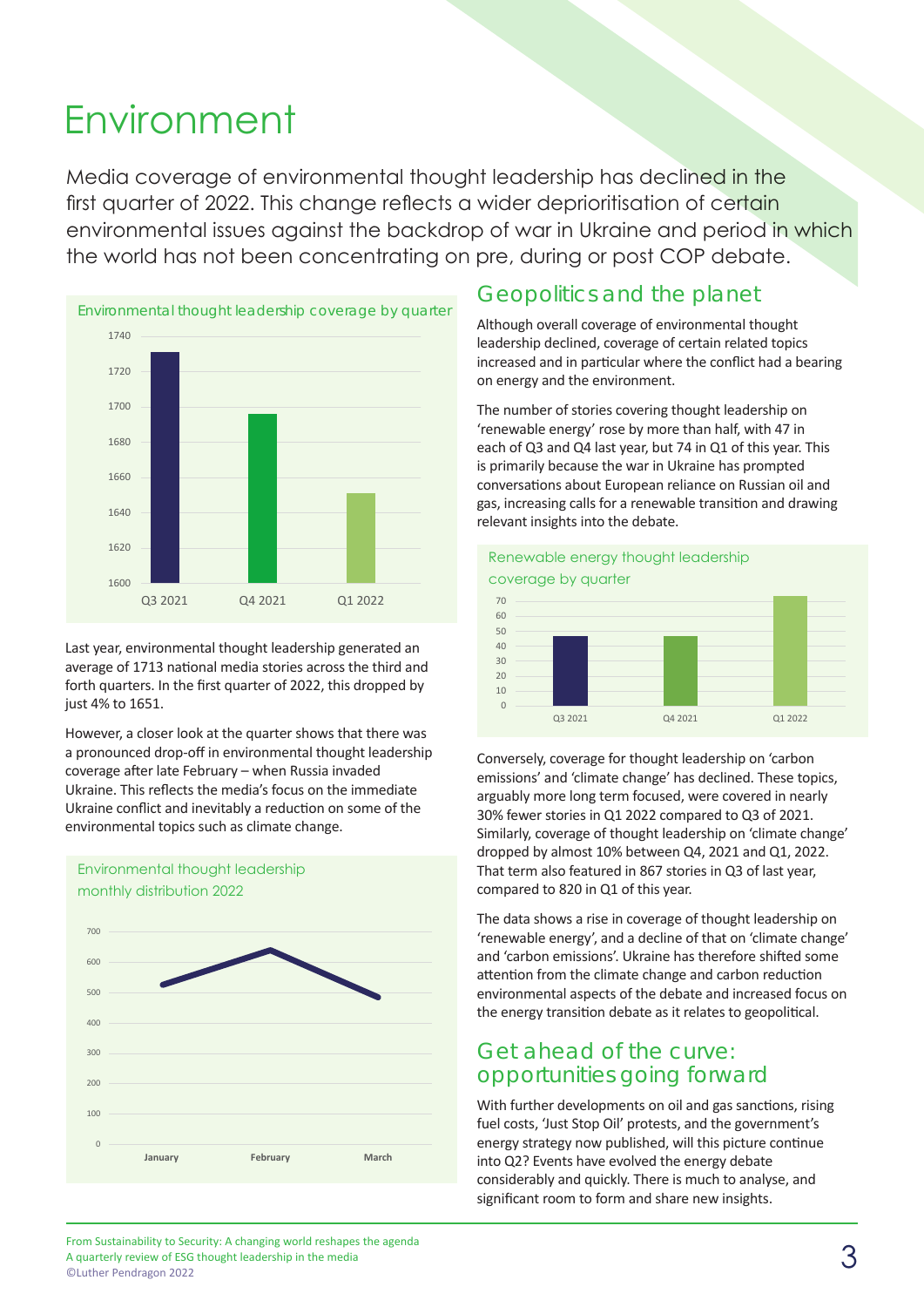# Social

After a fall in coverage in Q4 2021, social thought leadership regained a significant share of coverage in Q1 2022. It accounted for 17% of ESG-related thought leadership coverage in the period, with 340 national media articles.

This increase shows that organisations are filling the 'white space' identified in our report of Q4 2021, when thought leadership on these themes remained relatively low.

### The quarter of EDI

Thought leadership relating to diversity and gender equality received the highest level of media coverage in Q1 of 2022 since our analysis began. Diversity insights received 184 items of national coverage in the period, accounting for 54% of all social thought leadership coverage.

Meanwhile, thought leadership on gender equality issues was covered in nearly 40% more articles in Q1 2022 than in Q3 or Q4 of 2021. It received 34 pieces of media coverage in the latest period, accounting for 10% of coverage of thought leadership on social issues.



Notably, the largest proportion of coverage of diversity and gender equality came in March, likely timed to coincide with International Women's Day and illustrating the strength of the day as a news hook. The deadline for certain organisations reporting their gender pay gap also falls at the beginning of April, and many organisations aim to publish insights in advance of relevant dates on the news calendar. This allows organisations and writers to refer to recently published insights.

# Technology remains untapped

While familiar social topics across Equality, Diversity and Inclusion (EDI) deliver meaningful levels of thought leadership coverage, topical technology themes such as privacy and data security continue to attract little activity. Privacy accounted for just 1% of social thought leadership coverage so far in 2022, four times less than it achieved in the final quarter of 2021. Data security has produced just 1% of thought leadership coverage in the last two quarters, but did account for 4% of social coverage in Q3 2021.

The low level of overall coverage achieved by privacy and data security-related thought leadership indicates an area of opportunity for organisations keen to be an authority in this space. Both topics have generated higher levels of media coverage at certain points in the year, indicating media interest, but there is no consistent stream of insights being published.

![](_page_3_Figure_11.jpeg)

### Overall social thought leadership coverage topic distribution, Q1 2022

From Sustainability to Security: A changing world reshapes the agenda<br>
A quarterly review of ESG thought leadership in the media A quarterly review of ESG thought leadership in the media ©Luther Pendragon 2022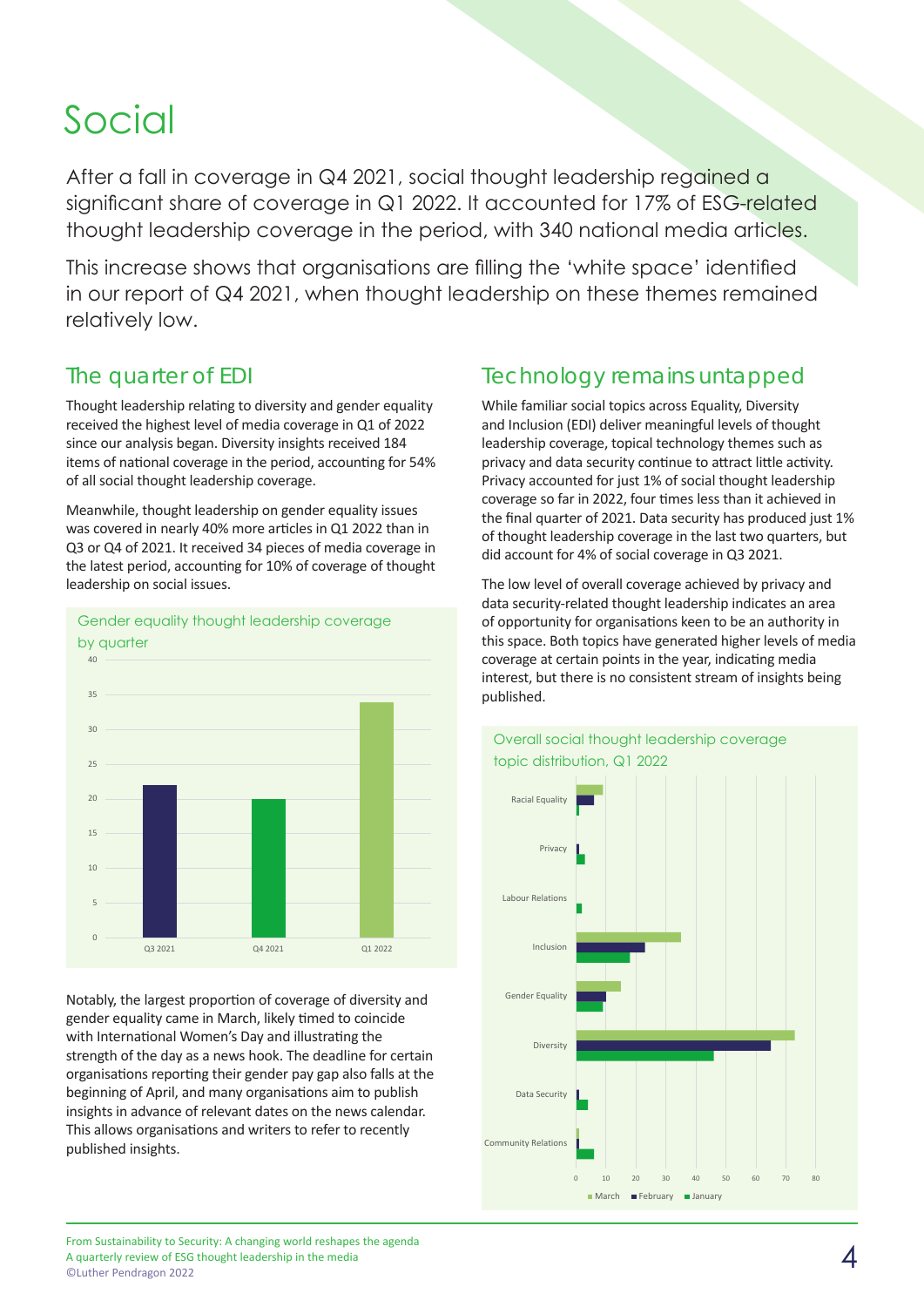# Governance

Corporate governance remains the least covered area of thought leadership under the ESG banner. However, given the potential for strong media interest in the topic, exemplified by the P&O Ferries scandal, there is significant opportunity for organisations to develop and draw attention to their insights.

# A bumper day for executive pay

From Q4 of 2021 to Q1 of 2022, media coverage of thought leadership around the issue of 'executive pay' increased by more than tenfold, albeit from a low number. As illustrated in the graph below, there was also nearly 30% more coverage of the topic in Q1 2022 than in Q3 2021.

The increasing salience of the issue, and corresponding spike in related thought leadership coverage, is partially due to the P&O Ferries scandal. The row began when nearly 800 P&O staff were sacked without notice on a Zoom call. It proliferated when the company's CEO, Peter Hebblethwaite, was revealed to be earning £300,000 a month, not including performance-related bonuses.

![](_page_4_Figure_5.jpeg)

Prompted by increased scrutiny of the issue, more media coverage cited research and insights on 'executive pay', with media coverage of those insights rising accordingly. The disclosure of Bet365 CEO Denise Coates' £300 million pay packet raised the prominence of the issue even further. Conversely, and highlighted in the graph below, coverage of other related topics, such as 'legal compliance' and 'labour relations', remained low.

### Laws and labour make room for insight

Across the quarter, thought leadership around 'legal compliance' and 'labour relations' generated zero and two pieces of coverage respectively. Business Secretary Kwasi Kwarteng announced on April 1st that formal investigations into P&O Ferries were underway, suggesting that legal issues will likely draw interest in Q2 of this year.

The prospect of a wage-price spiral, meanwhile, suggests that 'labour relations' will climb up the news agenda as more workers ask for wage increases in response to rising costs.

Organisations with expertise on 'legal compliance' and 'labour relations' therefore have opportunity to share their insights on topics that could draw significant media interest, yet remain untapped by others.

In Q4, however, these more technical topics caught up. Not only did *tax transparency* come up over 50% more often, but its activity was distributed much more evenly across the quarter. During Q3, every thought leadership piece on tax transparency was published in July, coinciding with the OECD's announcement of a 15% global minimum tax rate that month. The higher and more consistent frequency of thought leadership insights covering those technical topics suggests public awareness of them is growing, providing a boost for future thought leadership output.

![](_page_4_Figure_12.jpeg)

#### Topic distribution Q1 2022

From Sustainability to Security: A changing world reshapes the agenda<br>
A quarterly review of ESG thought leadership in the media A quarterly review of ESG thought leadership in the media ©Luther Pendragon 2022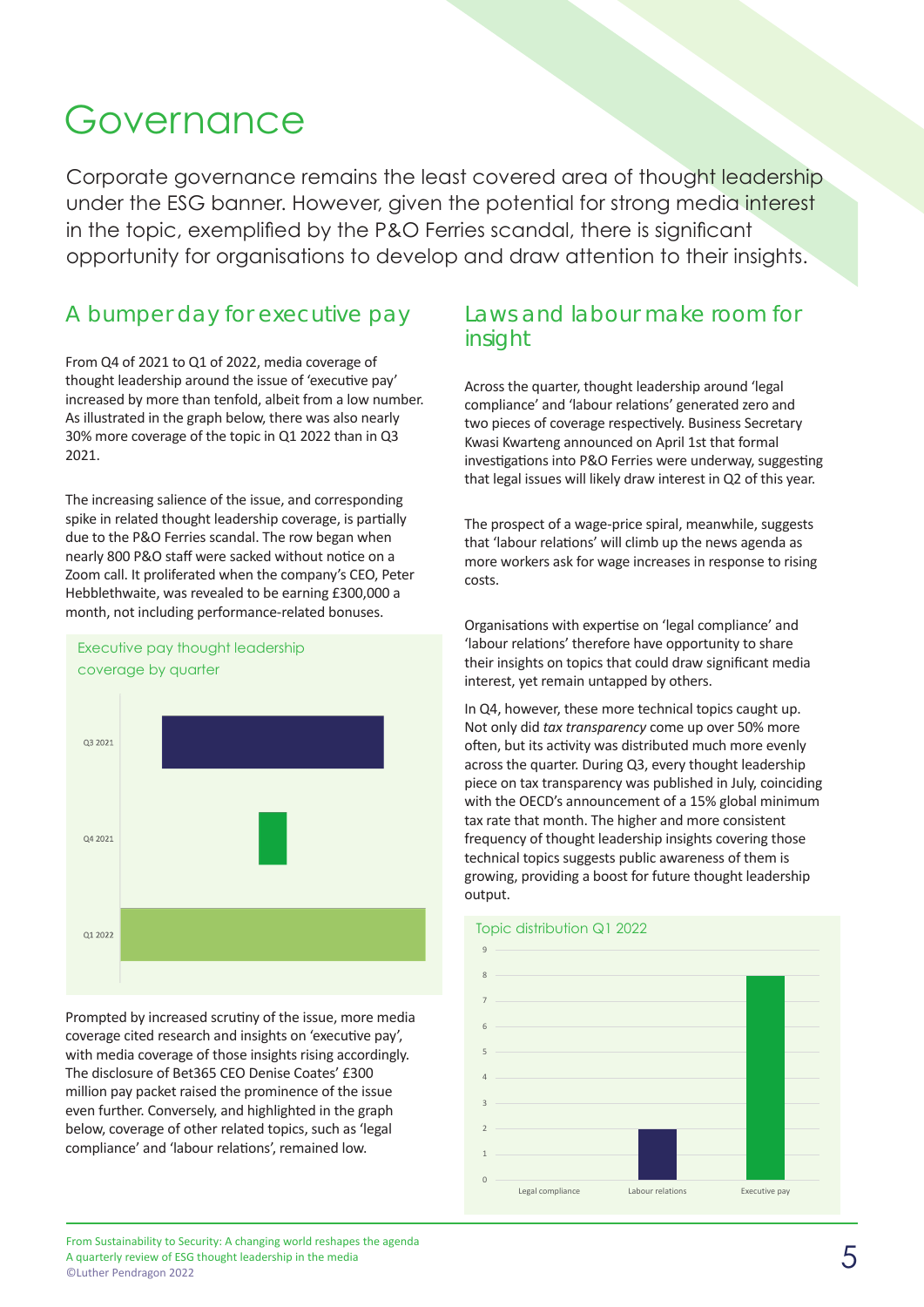# Conclusions and opportunities

Our analysis over the first quarter shows that ESG themes and the thought leadership that supports them remain firmly in the media agenda even with the attention of the world fixed on war in Europe. Across the second quarter of 2022, we expect this to continue. Organisations have opportunity to influence the narratives surrounding the major events of our time, on issues ranging from the energy transition at home and abroad, to diversity, income inequality, and the relationship between labour and capital.

In an increasingly crowded media landscape, those who can find the 'white space', into which new, relevant, and interesting insights can be credibly added, will be most successful. Below, we set out a series of conclusions and recommendations to maximise organisations' chances of shaping the conversation.

### **Environment**

- In Q1 2022, the discussion shifted from the climate and carbon aspects of the environment to the debate around energy transition against the backdrop of geopolitical events.
- Sanctions and rising energy prices mean that this conversation will likely continue to be the focus in Q2.
- Organisations looking to gain an audience for their insights should consider pre-empting this shift with relevant insights that reflect the current media agenda.

# **Social**

- The topics of Equality, Diversity and Inclusion retained the lion's share of media coverage on social thought leadership, consistent with the pattern we identified in Q3 and Q4 of last year.
- EDI issues generated an even greater proportion of the coverage in Q1 of 2022, largely because of International Women's Day. Although a potent hook for news, the crowded nature of thought leadership coverage in this area means that organisations must significantly impact the debate if they are to cut through with their insights.
- Issues such as data security and privacy continue to represent a potential 'white space', attracting strong media attention without a corresponding volume of thought leadership outputs.

### **Governance**

- The events of Q1 2022 elevated executive pay as an issue, and with inflation remaining at historic levels, the ongoing cost of living debate is likely to keep the topic in the headlines.
- > Organisations seeking to share their insights on pay should therefore not be put off by the presence of other voices, as the issue will likely stay on the news agenda in Q2.
- The salience of this discussion around pay means that organisations with expertise on related topics such as labour relations, should seek to share their insights and build a share of voice.